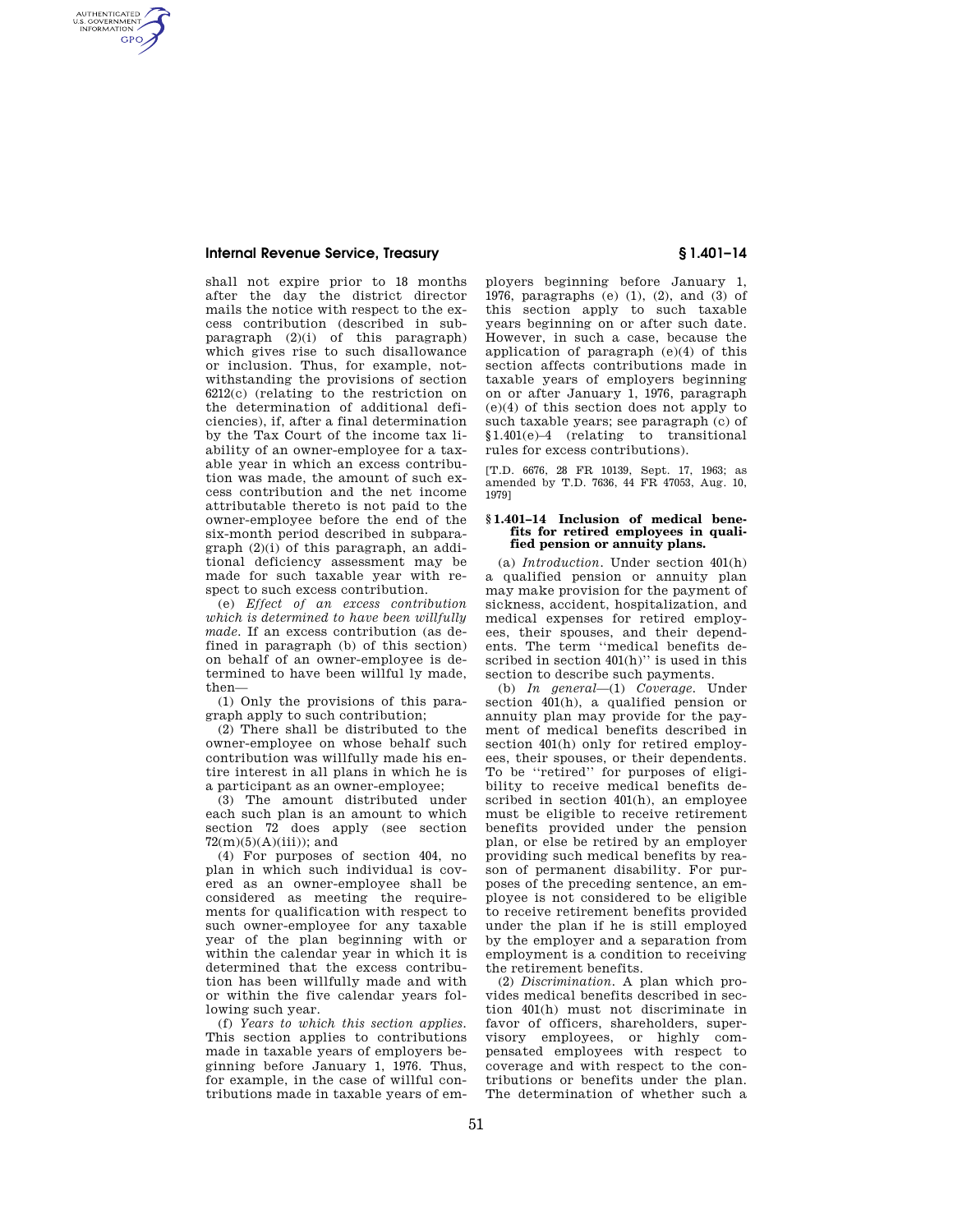plan so discriminates is made with reference to the retirement portion of the plan as well as the portion providing the medical benefits described in section 401(h). Thus, for example, a plan will not be qualified under section 401 if it discriminates in favor of employees who are officers or shareholders with respect to either portion of the plan.

(3) *Funding medical benefits.* Contributions to provide the medical benefits described in section 401(h) may be made either on a contributory or noncontributory basis, without regard to whether the contributions to fund the retirement benefits are made on a similar basis. Thus, for example, the contributions to fund the medical benefits described in section 401(h) may be provided for entirely out of employer contributions even though the retirement benefits under the plan are determined on the basis of both employer and employee contributions.

(4) *Definitions.* For purposes of section 401(h) and this section:

(i) The term *dependent* shall have the same meaning as that assigned to it by section 152, and

(ii) The term *medical expense* means expenses for medical care as defined in section 213(e)(1).

(c) *Requirements.* The requirements which must be met for a qualified pension or annuity plan to provide medical benefits described in section 401(h) are set forth in subparagraphs (1) through (5) of this paragraph.

(1) *Benefits.* (i) The plan must specify the medical benefits described in section 401(h) which will be available and must contain provisions for determining the amount which will be paid. Such benefits, when added to any life insurance protection provided for under the plan, must be subordinate to the retirement benefits provided by such plan. For purposes of this section, life insurance protection includes any benefit paid under the plan on behalf of an employee-participant as a result of the employee-participant's death to the extent such payment exceeds the amount of the reserve to provide the retirement benefits for the employeeparticipant existing at his death. The medical benefits described in section 401(h) are considered subordinate to the

# **§ 1.401–14 26 CFR Ch. I (4–1–07 Edition)**

retirement benefits if at all times the aggregate of contributions (made after the date on which the plan first includes such medical benefits) to provide such medical benefits and any life insurance protection does not exceed 25 percent of the aggregate contributions (made after such date) other than contributions to fund past service credits.

(ii) The meaning of the term *subordinate* may be illustrated by the following example:

*Example.* The X Corporation amends its qualified pension plan to provide medical benefits described in section 401(h) effective for the taxable year 1964. The total contributions under the plan (excluding those for past service credits) for the taxable year 1964 are \$125,000, allocated as follows: \$100,000 for retirement benefits, \$10,000 for life insurance protection, and \$15,000 for medical benefits described in section 401(h). The medical benefits described in section 401(h) are considered subordinate to the retirement benefits since the portion of the contributions allocated to the medical benefits described in section 401(h) (\$15,000) and to life insurance protection after such medical benefits were included in the plan (\$10,000), or \$25,000, does not exceed 25 percent of \$125,000. For the taxable year 1965, the X Corporation contributes \$140,000 (exclusive of contributions for past service credits) allocated as follows: \$100,000 for retirement benefits, \$10,000 for life insurance protection, and \$30,000 for medical benefits described in section 401(h). The medical benefits described in section 401(h) are considered subordinate to the retirement benefits since the aggregate contributions allocated to the medical benefits described in section 401(h) (\$45,000) and to life insurance protection after such medical benefits were included in the plan (\$20,000) or \$65,000 does not exceed 25 percent of \$265,000, the aggregate of the contributions made in 1964 and 1965.

(2) *Separate accounts.* Where medical benefits described in section 401(h) are provided for under a qualified pension or annuity plan, a separate account must be maintained with respect to contributions to fund such benefits. The separation required by this section is for recordkeeping purposes only. Consequently, the funds in the medical benefits account need not be separately invested. They may be invested with funds set aside for retirement purposes without identification of which investment properties are allocable to each account. However, where the investment properties are not allocated to